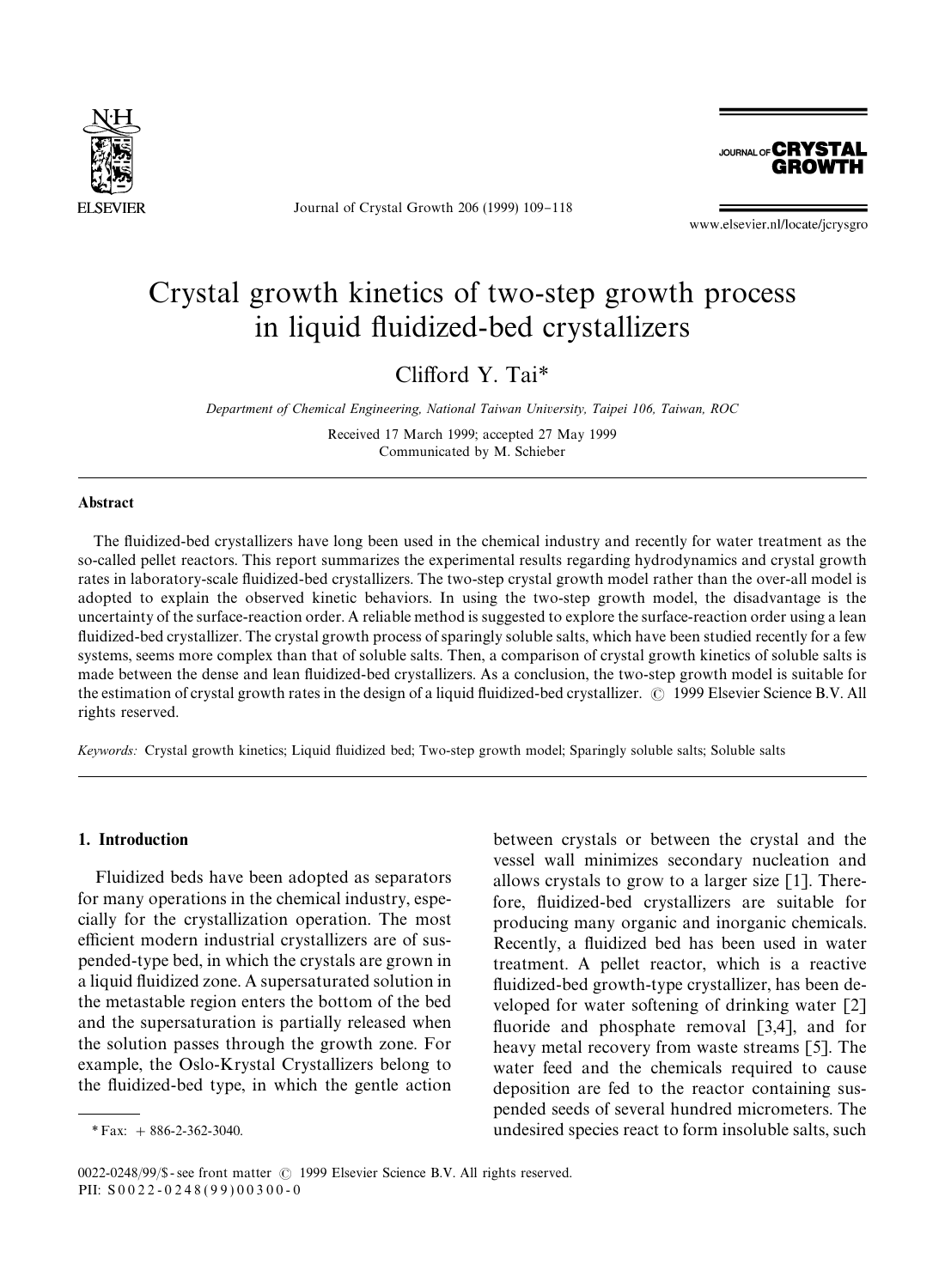# Nomenclature

- $\Delta C$  concentration difference, kg solute/kg solvent *D* diffusivity.  $m^2/s$
- *D* diffusivity,  $m^2/s$ <br>Da Damkohler nun
- Damkohler number
- *G* linear growth rate, m/s
- Ga Galileo number
- *g* gravity acceleration  $m/s^2$
- $K_d$  mass-transfer coefficient, kg/m<sup>2</sup> s<br> $K_r$  surface-reaction coefficient, kg/m<sup>2</sup>
- $K_r$  surface-reaction coefficient, kg/m<sup>2</sup> s<br>*L* crystal size. m
- crystal size, m
- Mv density number,  $(\rho_p \rho)/\rho$
- *m* exponent of crystal size in Eq. (2)
- *n* exponent of  $\Delta C$  in Eq. (2)
- Re Reynold number
- $R_{\sigma}$ crystal growth rate, kg/ms
- *r* surface reaction order
- Sc Schmidt number
- Sh Sherwood number
- $U_0$  superficial velocity, m/s<br> $U_t$  terminal velocity of a si
- terminal velocity of a single particle,  $m/s$

# *Greek letters*

- $\epsilon$  expanded-bed voidage
- $\eta$  effectiveness factor
- $\mu$  liquid viscosity, kg/ms
- $\nu$  kinematic viscosity, m<sup>2</sup>/s
- $\rho$  solution density, kg/m<sup>3</sup>
- $\rho_{\rm p}$  $\rho_p$  particle density, kg/m<sup>3</sup><br>
relative supersaturation
- relative supersaturation
- $\sigma_{\iota}$  interfacial relative supersaturation

as calcium ion to form calcite  $(CaCO<sub>3</sub>)$  in water softening, and then grown on the seeds, which are later removed from the reactor after exceeding a certain size. When compared with the conventional precipitation process, in which tiny precipitates form in the bulk solution due to primary nucleation, the major advantages of this newly developed clean technology are the avoidance of sludge formation, the possibility of material recovery and the reduction of solid waste.

One of the most important parameters needed in the design of a fluidized bed is the upflowing liquid velocity necessary to keep the crystals in suspen-

sion. Depending on the superficial velocity applied, two types of beds are classified, i.e., the dense bed and the lean bed. The former is operated at a super ficial velocity lower than the particle terminal velocity to give the bed a clear solution-suspension boundary. In the later, the superficial velocity is approaching the particle terminal velocity and the particles move freely in the bed with no solutionsuspension boundary. There are two disadvantages associated with the lean bed, i.e., low seed loading due to a high-bed voidage and carry-over of particles due to a fluctuation of solution velocity. Although dense beds are most commonly used in the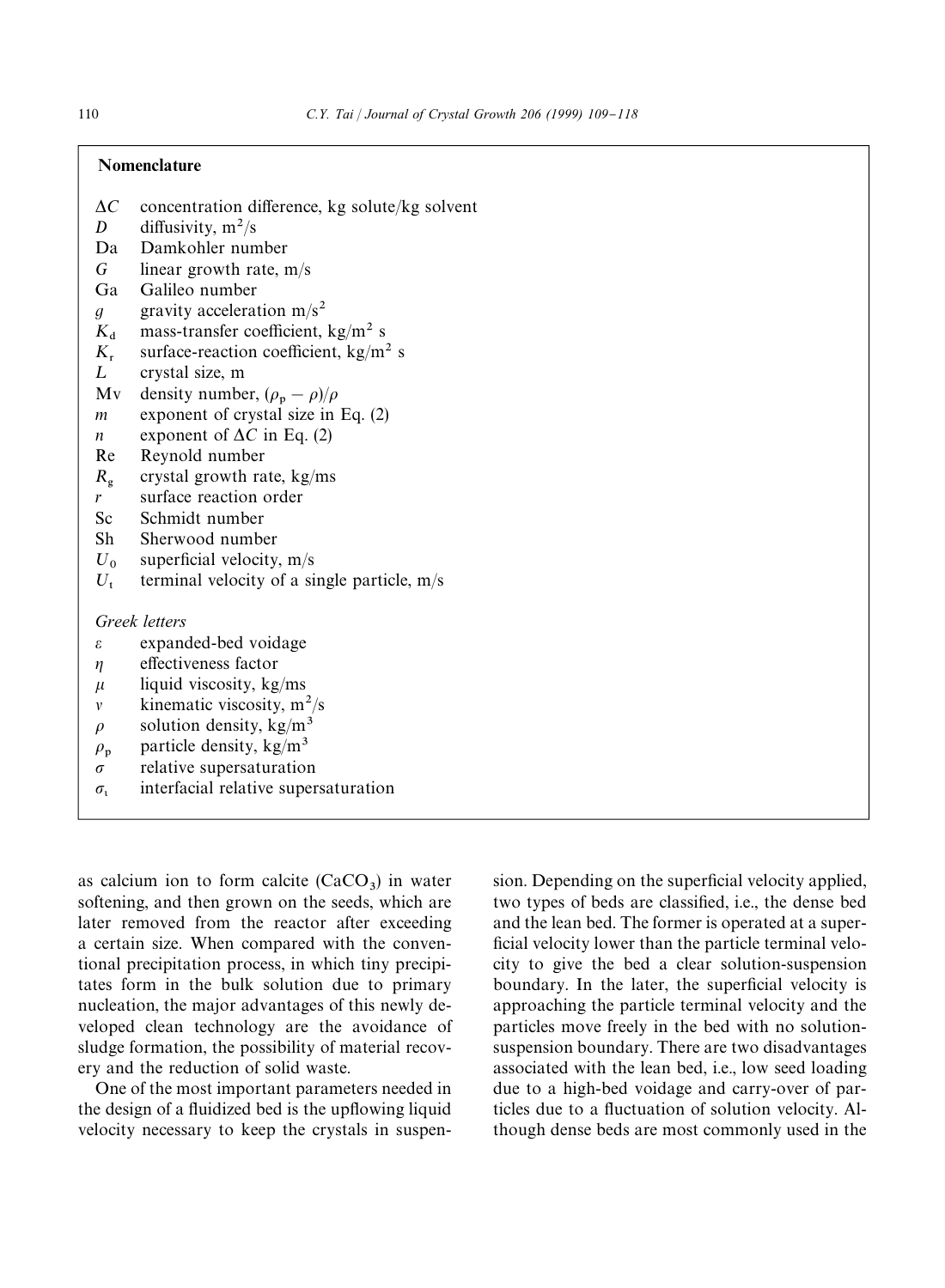chemical industry, the hydrodynamics in the bed is more complicated. The crystals, being present in a large quantity, are subjected to hindered settling and further complication arises if the crystals have irregular shape and size distribution. Besides, the bed voidage changes with the up-flowing liquid velocity, resulting in different liquid flow patterns. On the other hand, the flow pattern is simple in a lean bed, which resembles a plug flow with the relative velocity between the particle and liquid being almost the same as the superficial velocity. Thus, a lean bed is usually used in the laboratory to study the crystal growth mechanism.

To design a fluidized-bed crystallizers, the crystal growth rates should be available besides knowing the hydraulics of a fluidized bed. The crystal growth is a complex process, which includes many steps such as diffusion, adsorption, dehydration, integration, and others. Thus, there are many factors that affect the crystal growth rate. The factors are summarized by Mullin [1] and Sohnel and Garside [6], including growth rate dispersion, crystal size, solution velocity, admixtures, magnetic field, temperature, and pH. The influence of most of the factors to each of the growth step is still unknown, that a general expression of crystal growth rate is difficult to establish, especially for the sparingly soluble systems. This report summarized the studies related to the crystal growth in a lab-scale fluidized-bed crystallizer, either a lean or a dense one. Then an experimental procedure in search of crystal growth rate, which is used for the design of a fluidized-bed crystallizer, is suggested.

### 2. Design and operation of fluidized beds

A typical lab-scale fluidized-bed crystallizer, which provides reliable crystal growth data quickly, is designed by Mullin et al. [7] as shown in Fig. 1. The apparatus includes the main crystallization Section A where crystals grows, the calming Section B to avoid carry-over of crystals, the variable speed pump E to deliver different flow rates of solution, the temperature control system (heat exchanger *J*, resistance thermometer *D*, heating tapes *G*, and a temperature controller) to maintain the desired temperature in the crystallization section,

 $\mathbf c$  $\overline{B}$ Asbestos lagging A  $\mathbf{H}$  $\kappa$ 

To controller

ro

Fig. 1. A typical laboratory-scale fluidized-bed crystallizer [7].

and the salt catching assembly (three-way cock *K*, salt box  $L$  and solution reservoir  $N$ ). The important features of this design are adopted later by the researchers in this field, perhaps with a slight modification by inserting a distributor in front of the crystallization section for an even flow of solution.

The major physical operating variables of a fluidized bed are the particle diameter, the superficial velocity and the fixed-bed height. These parameters, together with the temperature and the physical properties of the particle and the solution, completely determine the other properties of the system, such as bed voidage, expanded-bed height, specific surface area, head loss, and energy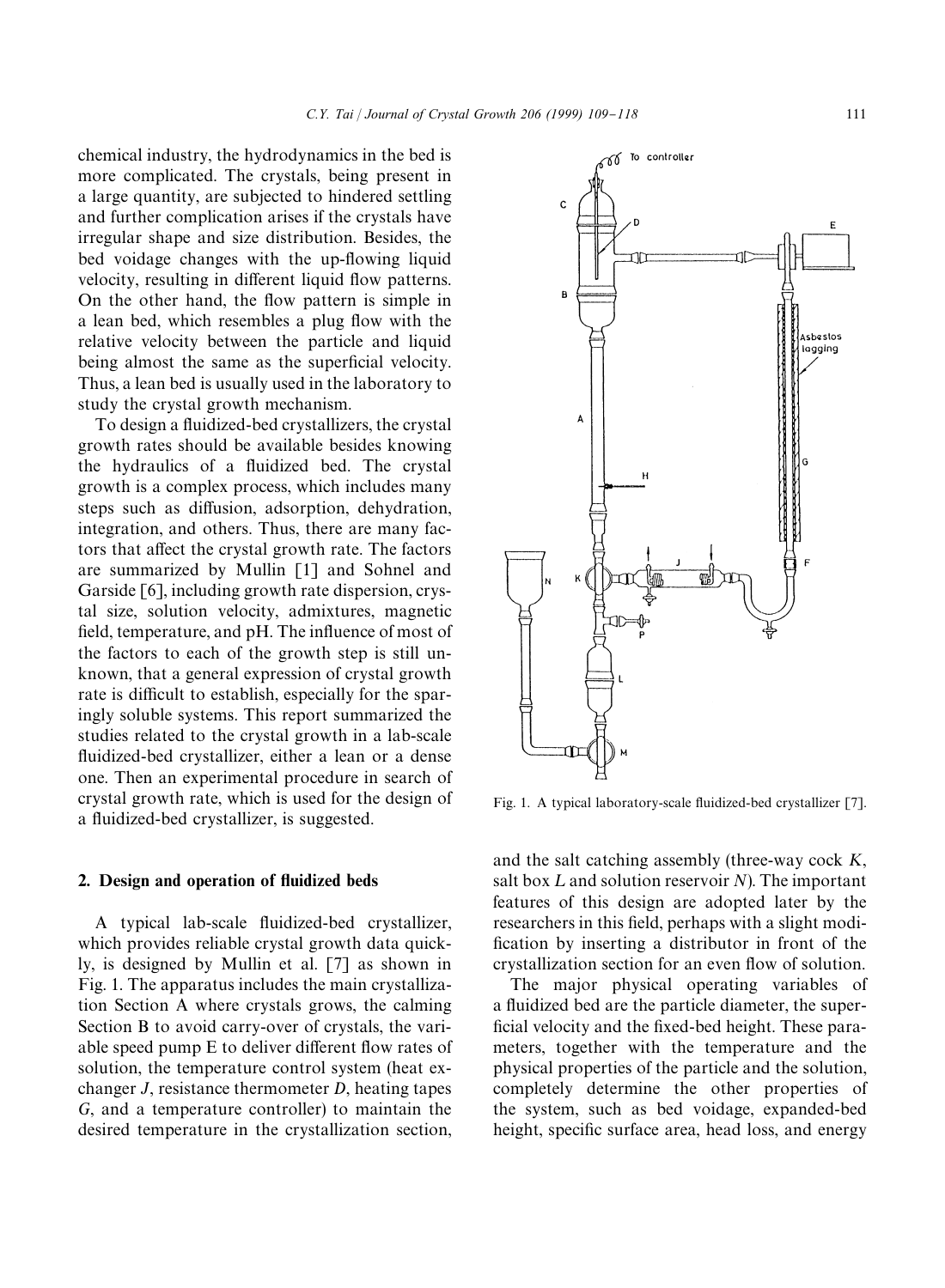

Fig. 2. A plot of Eq. (2) for calcite crystals suspended in a fluidized bed.

dissipation. Van Dijk and Wilms [5] derived the bed porosity or voidage for the Reynolds number in a range between 5 and 100.

$$
\frac{\varepsilon^3}{(1-\varepsilon)^{0.8}} = 130 \frac{v^{0.8}}{g} \frac{\rho}{\rho_p - \rho} \frac{U_0^{1.2}}{L^{1.8}},\tag{1}
$$

where  $\varepsilon$  is the bed voidage,  $\nu$  the kinematic viscosity,  $\rho$  the solution density,  $\rho_p$  the particle density,  $U_0$  the superficial velocity and  $L$  the particle size. By varying the superficial velocity between the minimum fluidization velocity and the particle terminal velocity, they suggest a suitable range of particle size,  $0.3$  mm  $\lt L \lt 1.5$  mm, for the operation of a fluidized bed and conclude that the particles  $\leq 0.3$  mm are too small because of excessive expansion and the particles  $\geq 1.5$  mm are too large because of small surface area for a batch crystallizer.

Tai and Wu [8] studied the velocity-voidage relation for the rhombohedron calcite fluidized in a laboratory-scale crystallizer. The agreement between the experimental data and Eq. (1) is fairly good except for a datum point of high voidage  $(\epsilon = 0.91)$  as shown in Fig. 2. The experimental data are tabulated in Table 1.

## 3. Over-all crystal growth rate model

Before early 1980s, most of the crystal growth rate data measured in a dense fluidized bed were presented by an over-all rate model, which is expressed in terms of the crystal size and the

| Particle size<br>$L$ ( $\mu$ m) | Superficial velocity<br>$U_0$ (m/s) | Bed voidage<br>$\epsilon$ ( – ) | $\varepsilon^3/(1-\varepsilon)^{0.8}$<br>$(-)$ | $U_0^{1.2}/L^{1.8}$<br>$(10^3 \text{ m}^{-0.6} \text{ s}^{-1.2})$ |
|---------------------------------|-------------------------------------|---------------------------------|------------------------------------------------|-------------------------------------------------------------------|
| 460                             | 0.0139                              | 0.68                            | 0.782                                          | 6.01                                                              |
|                                 | 0.0233                              | 0.77                            | 1.479                                          | 11.2                                                              |
|                                 | 0.0353                              | 0.84                            | 2.567                                          | 18.4                                                              |
|                                 | 0.0469                              | 0.91                            | 5.172                                          | 25.8                                                              |
| 651                             | 0.0139                              | 0.50                            | 0.217                                          | 3.21                                                              |
|                                 | 0.0233                              | 0.58                            | 0.390                                          | 5.98                                                              |
|                                 | 0.0281                              | 0.64                            | 0.593                                          | 7.48                                                              |
|                                 | 0.0353                              | 0.71                            | 0.963                                          | 9.84                                                              |
|                                 | 0.0469                              | 0.79                            | 1.718                                          | 13.8                                                              |
| 921                             | 0.0236                              | 0.60                            | 0.449                                          | 3.25                                                              |
|                                 | 0.0283                              | 0.64                            | 0.593                                          | 4.04                                                              |
|                                 | 0.0353                              | 0.70                            | 0.898                                          | 5.27                                                              |
|                                 | 0.0469                              | 0.77                            | 1.479                                          | 7.41                                                              |

Table 1 Superficial velocity-bed voidage relationship for calcite crystals suspended in a fluidized bed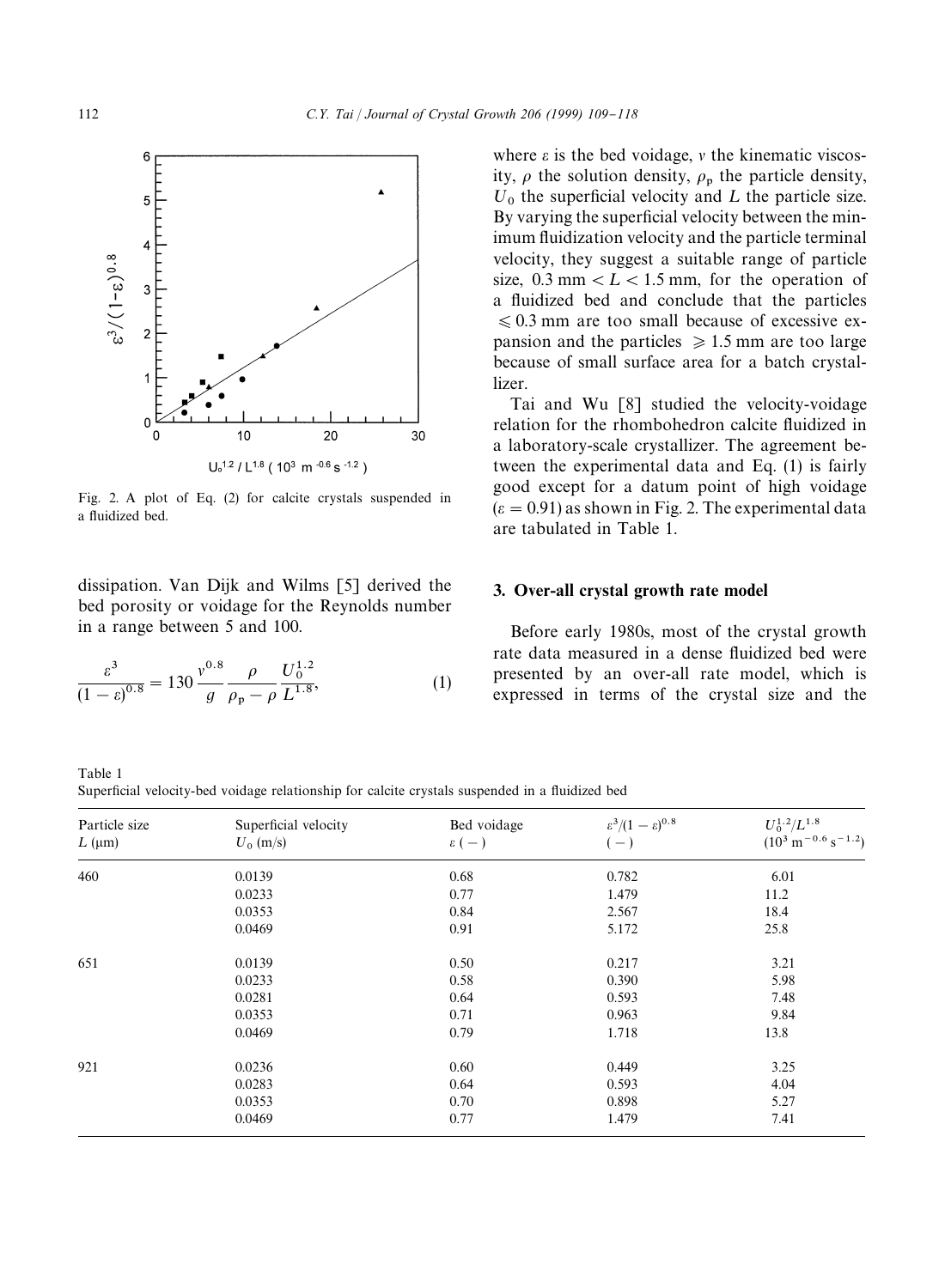driving force

$$
G = KL^{m}(\Delta C)^{n}
$$
 (2)

where  $G$  is the linear crystal growth rate,  $L$  the crystal size,  $\Delta C$  the concentration difference between the supersaturated and saturated solutions, *m* and *n* the constants.

The values of *m* and *n* have been determined for several systems, including potassium nitrate [9], sodium chloride [10], potassium alum [11], potassium sulfate  $\lceil 12,13 \rceil$ , nickel sulfate  $\lceil 14 \rceil$  and citric acid  $[15]$ .

The over-all growth rate is simple to use for design purpose. However, the applicability of growth rate is limited to the small range of operating variables investigated. It is not reliable to make estimation outside the operating conditions nor in the scale-up of crystallizer.

# 4. Two-step crystal growth model

Several mechanisms regarding crystal growth have been proposed in Ref. [1]. Among them the two-step growth model is considered most useful from the chemical engineering point of view. The model takes into account the mass-transfer and surface-reaction resistance in series and neglects all other resistance in a crystal growth process. At steady-state conditions, the two steps can be represented by the following equations:

$$
R_{\rm g} = K_{\rm d}(\sigma - \sigma_{\rm t}) \quad \text{mass transport} \tag{3}
$$

and

$$
R_{g} = K_{r} \sigma_{t}^{r} \quad \text{surface reaction.} \tag{4}
$$

Due to the uncertainty of *r* and unknown  $\sigma_{1}$ , the model was not adopted at the time when it was proposed. Recently, attempts have been made to determine the individual rate constants,  $K_d$  and  $K_r$ , and the surface reaction order *r*.

Tavare and Chivate  $\lceil 16 \rceil$  and Langer and Offermann [17] measured the crystal growth and dissolution rates of potassium sulfate and potassium alum, respectively, in a dense fluidized-bed crystallizer. They assumed that the mass-transfer coefficient of crystal dissolution is identical to that of crystal growth and then determined the kinetics of

the surface-reaction step; i.e., the mass-transfer coefficient of crystal dissolution is substituted into Eq. (3) to calculate  $\sigma_1$  and then  $K_r$  and *r* were determined according to Eq. (4).

Assuming that  $r$  has a "standardized" value of 2 for several systems, including copper sulfate, potassium alum, magnesium sulfate and sodium thiosulfate. Karpinski and his co-workers  $[18-22]$ determined the individual rate constants from the following equation, which is derived by combining Eqs. (3) and (4):

$$
\sigma R_{\rm g}^{-1/2} = K_{\rm d}^{-1} R_{\rm g}^{1/2} + K_{\rm r}^{-1/2} \tag{5}
$$

The growth kinetics of mass transfer and surface reaction were revealed, for example, the masstransfer coefficient of crystal growth is the same as that of crystal growth; the surface-reaction coefficient is a function of crystal size and exhibits a maximum when cation admixture is present; the activation energy of diffusion step changes at 318 K for potassium alum crystal, indicating a change in diffusion mechanism above  $318$  K.

The use of  $r = 2$  should be cautious; however, it may be applied to some systems. For example, the surface-reaction order of potassium alum is proven to be 2 over a wide range of supersaturation in a single crystal experiment [23]. Thus, assuming  $r = 2$ , Tai and his co-workers [24,25] analyzed the crystal growth and dissolution rate data of potassium alum obtained in a lean fluidized-bed crystallizer, which is different from the dense bed used by Karpinski and his co-workers [18] and reached some unexpected results. Suppose the lean fluidized bed is operated near the crystal terminal velocity of a uniform crystal size, the solution velocity is related to the crystal size by the following form:

$$
U_0 = \left[\frac{4}{225} \frac{(\rho_p - \rho)^2 g^2}{\rho \mu}\right]^{1/3} L.
$$
 (6)

When Eq. (6) is substituted into the Froessling equation, which is  $\text{Sh} = 0.6 \text{Re}^{1/2} \text{Sc}^{1/3}$ , the resultant equation has the following form:

$$
Sh = 0.306 Ga^{1/3}Mv^{1/3}Sc^{1/3}.
$$
 (7)

The mass-transfer coefficient of crystal dissolution obtained in the experiment is identical to that of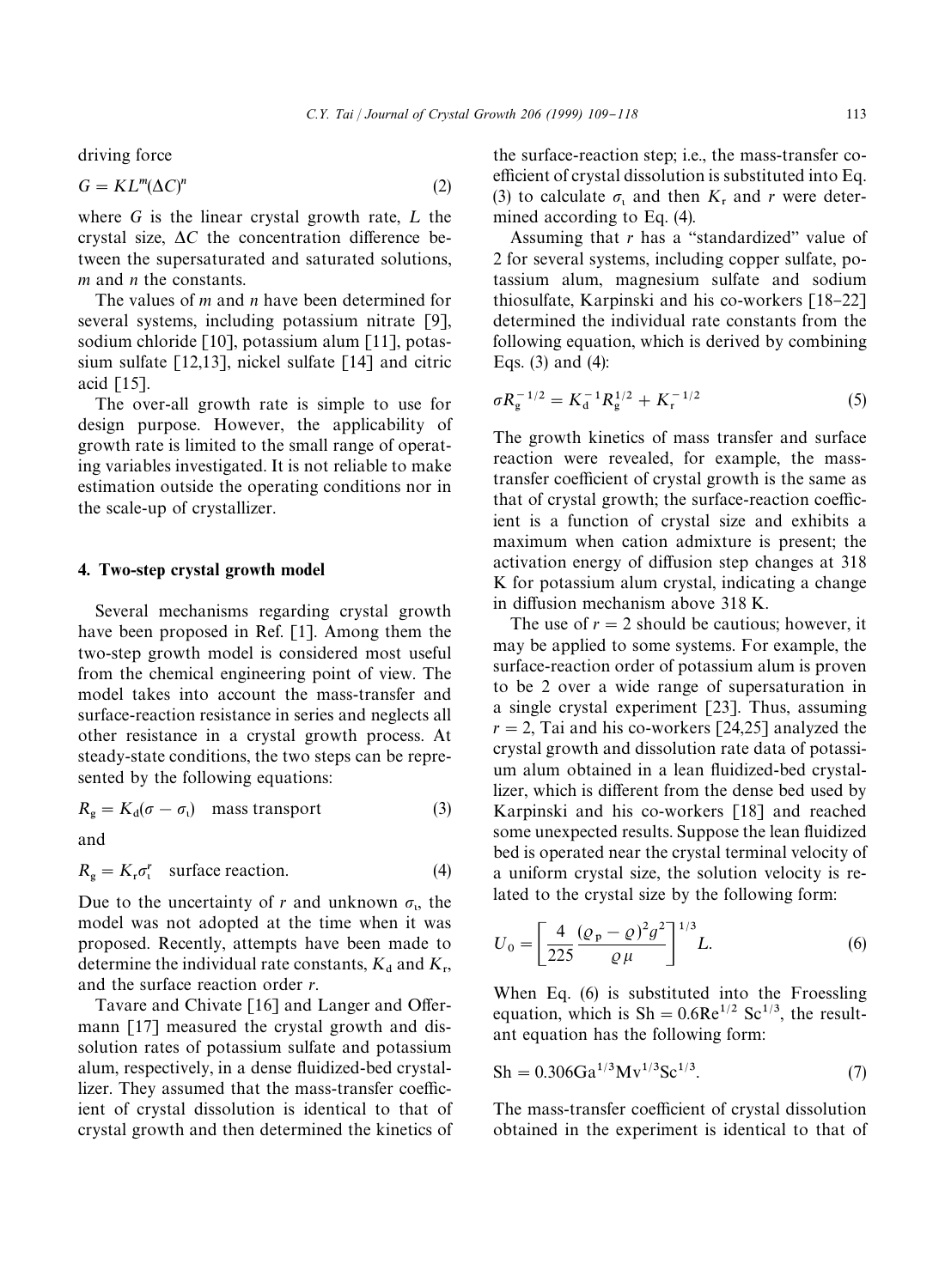

Fig. 3. Plots of growth rate versus crystal size for potassium alum and potassium sulfate crystals:  $(\bullet)$  K<sub>2</sub>SO<sub>4</sub> [12];  $(\bullet)$  Kalum [25].

crystal growth and follows Eq. (7), which shows that the mass-transfer coefficient is independent of solution velocity and crystal size, and it is a function of system properties only because the crystal size in Sherwood number and in Galileo number is canceled out. Thus, for the size-dependent growth rate of potassium alum shown in Fig. 3, the surface reaction is responsible for the size-dependent growth and the crystal growth rates tend to be constant for large crystals. Note that a crystal growth rate curve of  $K_2SO_4$  is included in the figure, which is reported by Mullin and Gaska  $\lceil 12 \rceil$ and has a similar shape of the K-alum system. Once  $r$ ,  $K_d$  and  $K_t$  are known, the controlling step of crystal growth process can be judged from the effectiveness factor, which is defined by Eq.  $(8)$  for a second-order surface reaction [26]:

$$
\eta = (1 - \eta \text{ Da})^2,\tag{8}
$$

where  $Da = \sigma K_r/K_d$ .

When Da is large, growth is diffusion controlled. Conversely, when Da is small, growth is surfacereaction controlled. Thus in Fig. 3, the crystal growth process of potassium alum is surface-reaction controlled for crystal size below  $4 \times 10^{-4}$  m. As crystal size increases, the mass-transfer resistance becomes significant. After the crystal size exceeds  $2 \times 10^{-3}$  m, both coefficients are constant, giving a constant growth rate. There is no dominating step for larger sizes of potassium alum crystal as judged from the effectiveness factor.

## 5. Determination of surface-reaction order

One of the disadvantages of using the two-step crystal growth model is the unknown of the surface-reaction order. In some reports, the value of  $r$  is simply assumed  $\lceil 18,27 \rceil$  or the mass-transfer coefficient of crystal growth is replaced by that of crystal dissolution and then to determine the surface-reaction order [16,17]. These two methods are not reliable. Although the mass-transfer process of crystal growth is the reverse process of crystal dissolution, the corners of the crystal become rounded quickly in a dissolution experiment, causing an error in the determination of  $K_d$  for small crystals [24].

Tai et al. [25] suggested a method to determine the surface-reaction order using a lean fluidized bed. When a fluidized-bed crystallizer is operated near the crystal terminal velocity, the mass-transfer coefficient is a constant for a given system and can be estimated from Eq. (7). Note that the crystal size in Eq. (7) is canceled out, thus  $K_d$  is a function of system properties only, including diffusivity, densities, and viscosity. Once  $K_d$  is known,  $\sigma_l$  can be calculated from Eq. (3) using the  $R_{\rm g} - \sigma$  data. Then, *r* is determined from Eq. (4) by plotting  $\ln R_{\rm g}$  versus ln  $\sigma_{\nu}$ . The surface-reaction orders estimated from the available data of potassium alum from various sources are listed in Table 2, and they are close to 2. One disadvantage of using Eq.  $(7)$  is that the diffusivity data are available for limited systems, and the determination of diffusivity needs skillful techniques [28].

A comparison of surface reaction order, which has been supported by experimental evidence, in different types of crystallizer is presented by Tai [29]. The values of  $r$  obtained in a single crystal growth cell and fluidized-bed crystallizer are rather consistent, either 1 or 2, which are the values often predicted by the spiral growth [30]. In a stirredtank crystallizer, the value of *r* is usually higher than 2, including potassium sulfate, calcium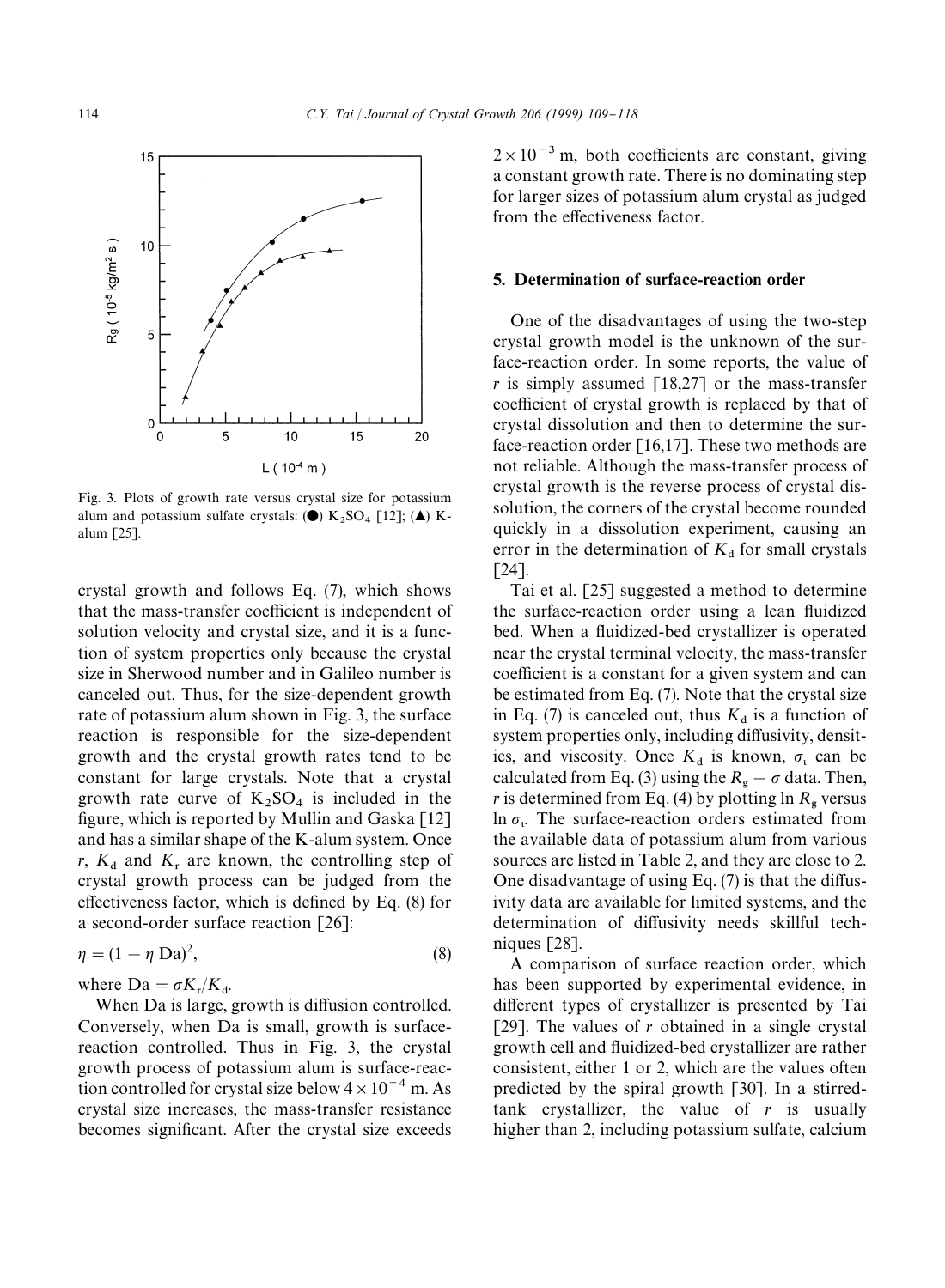Table 2 Surface reaction order of potassium alum, estimated from Eq. (4)

| $L \times 10^5$ (m) | $T$ (°C) | Range of $\sigma$ |      | Corr. coef. | Reference          |
|---------------------|----------|-------------------|------|-------------|--------------------|
| 530                 | 32.0     | $0.017 - 0.087$   | 2.03 | 0.998       | -111               |
| 990                 | 32.0     | $0.006 - 0.075$   | 2.13 | 0.993       | [11]               |
| 1730                | 28.5     | $0.026 - 0.128$   | 2.06 | 0.997       | $\lceil 18 \rceil$ |
| 907                 | 28.5     | $0.026 - 0.128$   | 1.82 | 0.999       | $\lceil 18 \rceil$ |
| 1095                | 23.5     | $0.059 - 0.147$   | 2.01 | 0.993       | [24]               |
| 194                 | 23.5     | $0.043 - 0.142$   | 2.10 | 0.998       | $\lceil 25 \rceil$ |

carbonate, and succinic acid, however; *r* is close to 2 in the fluidized bed for the two former systems. The high order of surface-reaction kinetics can be explained by the NAN growth model, which is the only growth model that predicts  $r > 2$  [30]. Another thing worth mentioning is that the impurity may affect the surface-reaction order and different types of impurity yield different effects. For example, the surface-reaction order of magnesium sulfate is 1 for pure system and the additive of dye does not change the order [23]. However, the order changes from 1 to 2 when inorganic species,  $Cr^{3+}$ or  $Fe^{3+}$ , is added to the solution [19,31].

#### 6. Crystal growth of sparingly soluble salts

The study of crystal growth of sparingly soluble salts in a fluidized bed is scarce because of its limited application. Besides, the growth experiment of a sparingly soluble salt is more difficult than that of a soluble salt. In the former, the pH should be well controlled in order to prevent nucleation [32]. Recently, the pellet reactor, which is a reactive fluidized-bed crystallizer, has been used to remove calcium ions, fluoride ions, phosphate ions, heavy metal ions and others from water streams. For design purpose, the crystal growth rates of sparingly soluble salts, such as carbonates, sulfides, and others are required. So far, the systems of calcium sulfate (gypsum), calcium fluoride (fluorspar) and calcium carbonate (calcite) are reported. However, the sparingly soluble systems will be widely studied because of the urgent need of clean technologies.

For the design of pellet reactors to remove calcium ion, which is a major species of hard water, and

fluoride ion, which is a pollutant in the waste stream from a semi-conductor plant, Tai and his co-workers studied the crystal growth of calcium fluoride and calcium carbonate in a batch fluidized bed, using a pH-stat apparatus as shown in Fig. 4 [3,8,34]. The important feature of the apparatusis the maintenance of constant pH controlled by an autotitrator. The metastable regions of calcite and fluorspar were found and the growth experiments were successfully conducted in this region without significant nucleation. Factors that affect the crystal growth rate in a dense fluidized bed, include supersaturation, crystal size, superficial velocity, pH, ionic strength, and type of seed. The crystal growth process of a sparingly soluble salt seems more complicated than a soluble salt. The electrical double layer around a crystal is speculated to play a role in the crystal growth process of a sparingly soluble salt because the crystal growth rate is lower at high-ionic strength, which reduces the thickness of electrical double layer. At the present time a crystal growth model to include all the significant factors is difficult to establish. However, under similar environment of pH, ionic strength, and species ratio, the growth rate data in a lean fluidized bed show that the mass-transfer coefficient is independent of crystal size and superficial velocity and the surfacereaction coefficient is a function of crystal size, all consistent with the results of soluble systems.

# 7. Comparison of growth kinetics in dense and lean beds

The hydrodynamics in a dense bed seems quite different from that in a lean bed and the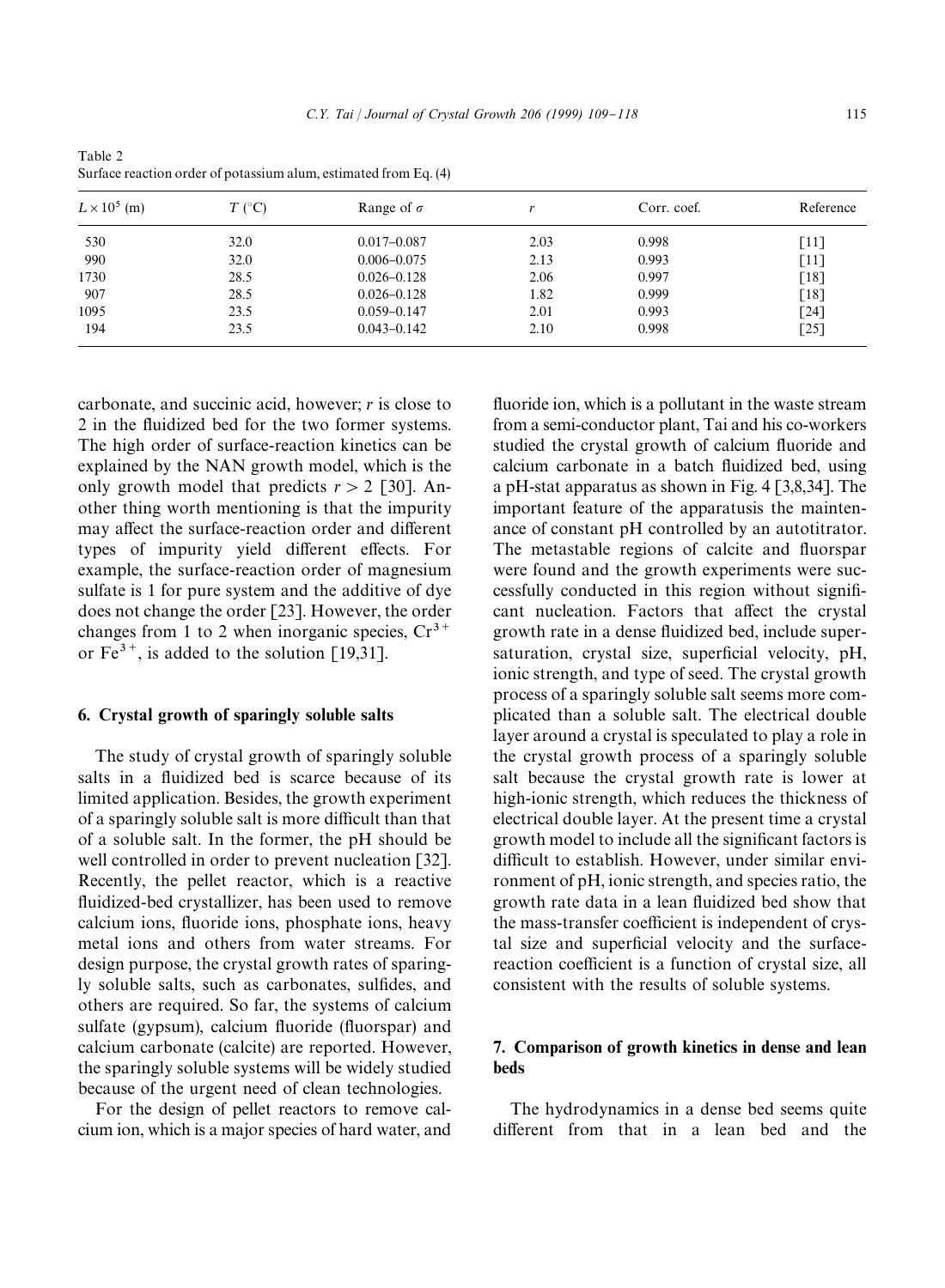

Fig. 4. A pH-stat crystallization system. (1) pH and temperature indicator, (2) reagent bottle, (3) pumping system of reagent, (4) reagent delivering line, (5) burette, (6) thermometer, (7) water bath, (8) storage tank, (9) temperature controller, (10) motor, (11) glass electrode,  $(12)$  reference electrode,  $(13)$  thermo-compensator,  $(14)$  axial-flow impeller,  $(15)$  magnetic pump,  $(16)$  flowmeter,  $(17)$  fluidized bed reactor, (18) ball valve, (19) distributor.

mass-transfer process is related to the hydrodynamics. Therefore, it is interesting to compare the crystal growth kinetics of the two beds.

Mullin and his co-workers [12,13] measured the crystal growth rates of potassium sulfate in a dense  $(\varepsilon = 80 - 85\%)$  and lean ( $\varepsilon > 0.95$ ) fluidized bed. The results show good agreement for these two types of bed. However, a correlation to predict the masstransfer coefficient is not established.

The crystal growth rates of potassium alum in a dense bed and a lean bed are measured by Budz et al. [18] and Tai et al. [24], respectively. The crystal growth rates were calculated by Eq. (3) using the mass-transfer coefficient in the respective report. The mass-transfer coefficient of dense bed has been corrected to 296.5 K using the activation energy reported by Budz et al. [20]. Again, a good agreement exists between the two sets of data as shown in Fig. 5.

The good agreement for the crystal growth rates between the dense and lean fluidized bed is understood through the following argument. The constant crystal growth rate means that the surface-reaction and mass-transfer coefficients are the same in the two types of fluidized bed. The surface reaction is a surface phenomenon and should be independent of hydrodynamics encountered in the two-types of fluidized bed. As far as the masstransfer coefficient is concerned, it is usually considered as a function of crystal size and solution velocity. However, according to Eq. (7), the masstransfer coefficient in a lean bed is independent of crystal size and superficial velocity, which is almost the same as terminal velocity or relative velocity, and is a function of system properties only. In other words, the mass-transfer coefficient is a constant for a given system. As the superficial velocity is reduced, the bed voidage and thus the cross-sectional area for the passage of solution become smaller than that of a lean bed. When the solution passes through the crystal bed, the relative velocity, which is the slip velocity between solution and crystal,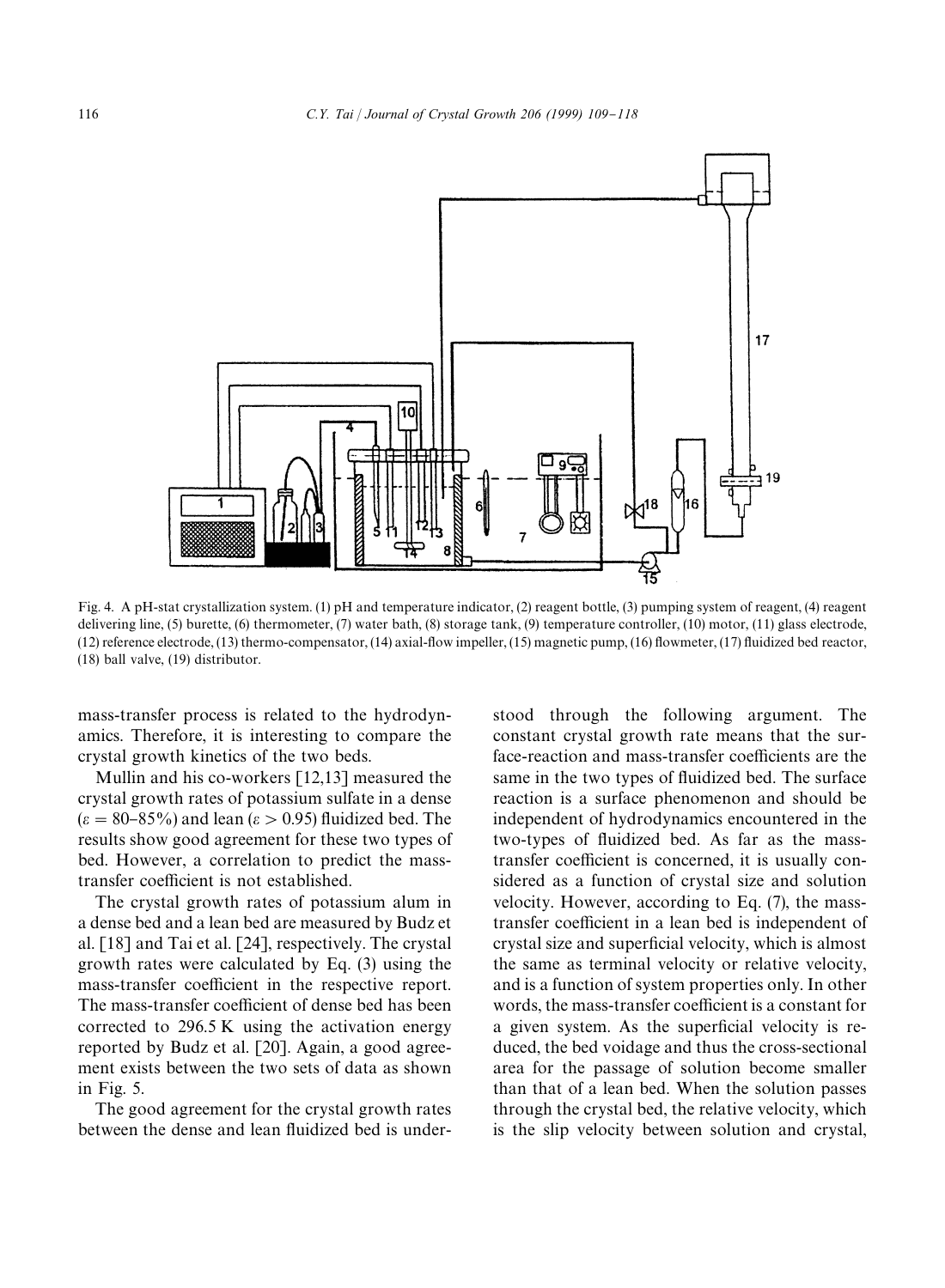

Fig. 5. Comparison of potassium alum growth rates at 296.5 K for dense and lean bed:  $(-)$  dense bed  $[18]$ ;  $(- - -)$  lean bed  $[24]$ .

becomes higher than the reduced superficial velocity. It is possible that the relative velocity, which is the velocity that determines the mass-transfer coef ficient, in a dense bed is almost equal to the terminal velocity of crystals regardless of bed voidage. As a result, the mass-transfer coefficients in a lean bed and dense bed are identical.

The constant mass-transfer coefficient is also supported by the evidences in the crystal dissolution experiments. Tournie et al. [33] analyzed extensive dissolution data reported in the literature for both lean and dense fluidized beds, and they concluded that the mass-transfer coefficient was practically independent of liquid solution and particle size.

## 8. Conclusions

After analyzing a large amount of crystal growth data, the crystal growth process of soluble salts seems not too complex in a liquid fluidized bed. The two-step crystal growth model is good enough to explain the observed crystal growth kinetics in a lean or dense bed. A reliable method has been proposed to determine the parameters of the twostep growth model, using a lean fluidized bed. For sparingly soluble salts, the growth process is more complicated, but the two-step model can be applied under a similar environment of pH, ionic strength, and species ratio. Nevertheless, the variation of these operating conditions is quite small in a largescale operation. Besides, the hydrodynamic behaviors between large- and laboratory-scale fluidizedbed crystallizers are not much different as compared with other types of equipment. Therefore, the estimation of crystal growth rates for design purpose is more confident after tremendous efforts have put forth in this field.

#### Acknowledgements

The author gratefully acknowledges the financial support of the National Science Council of the Republic of China in the research area of crystal growth through the years.

## References

- [1] J.W. Mullin, Crystallization, 3rd edition, Butterworth-Heinemann, Oxford, 1993, Chapter 8.
- [2] P. Dirken, E. Barrs, A. Graveland, C.F. Woensdregt, in: A. Mersmann (Ed.), Industrial Crystallization 90, Garmisch-Partenkirchen, Germany, 1990, p. 95.
- [3] C.Y. Tai, T.M. Tsao, P.-C. Chen, M.-S. Lee, Industrial Crystallization 96, Toulouse, France, 1996, p. 123.
- [4] M.M. Seckler, O.S.L. Bruinsma, G.M. van Rosmalen, J.C. van Dijk, F. Delgorge, Industrial Crystallization 90, Garmisch-Partenkirchen, Germany, 1990, p. 143.
- [5] J.C. van Dijk, D.A. Wilms, J. Water SRT-Aqua 40 (1991) 263.
- [6] O. Sohnel, J. Garside, Precipitation-Basic Principles and Industrial Applications, Butterworths-Heinemann, London, 1992, Chapter 3.
- [7] J.W. Mullin, J. Garside, C. Gaska, Chem. Ind. 41 (1966) 1704.
- [8] C.Y. Tai, J.-F. Wu, J. Chin. Inst. Chem. Eng. 29 (1998) 9.
- [9] S.H. Bransom, A.G.C. Palmer, Br. Chem. Eng. 9 (1964) 672.
- [10] R.C. Bennett, Chem. Eng. Prog. 58 (1962) 76.
- [11] J.W. Mullin, J. Garside, Trans. Inst. Chem. Eng. 45 (1967) T291.
- [12] J.W. Mullin, C. Gaska, Can. J. Chem. Eng. 47 (1969) 483.
- [13] J. Garside, C. Gaska, J.W. Mullin, J. Crystal Growth 13/14 (1972) 510.
- [14] V.R. Phillips, N. Epstein, A.I.Ch.E. J. 20 (1974) 678.